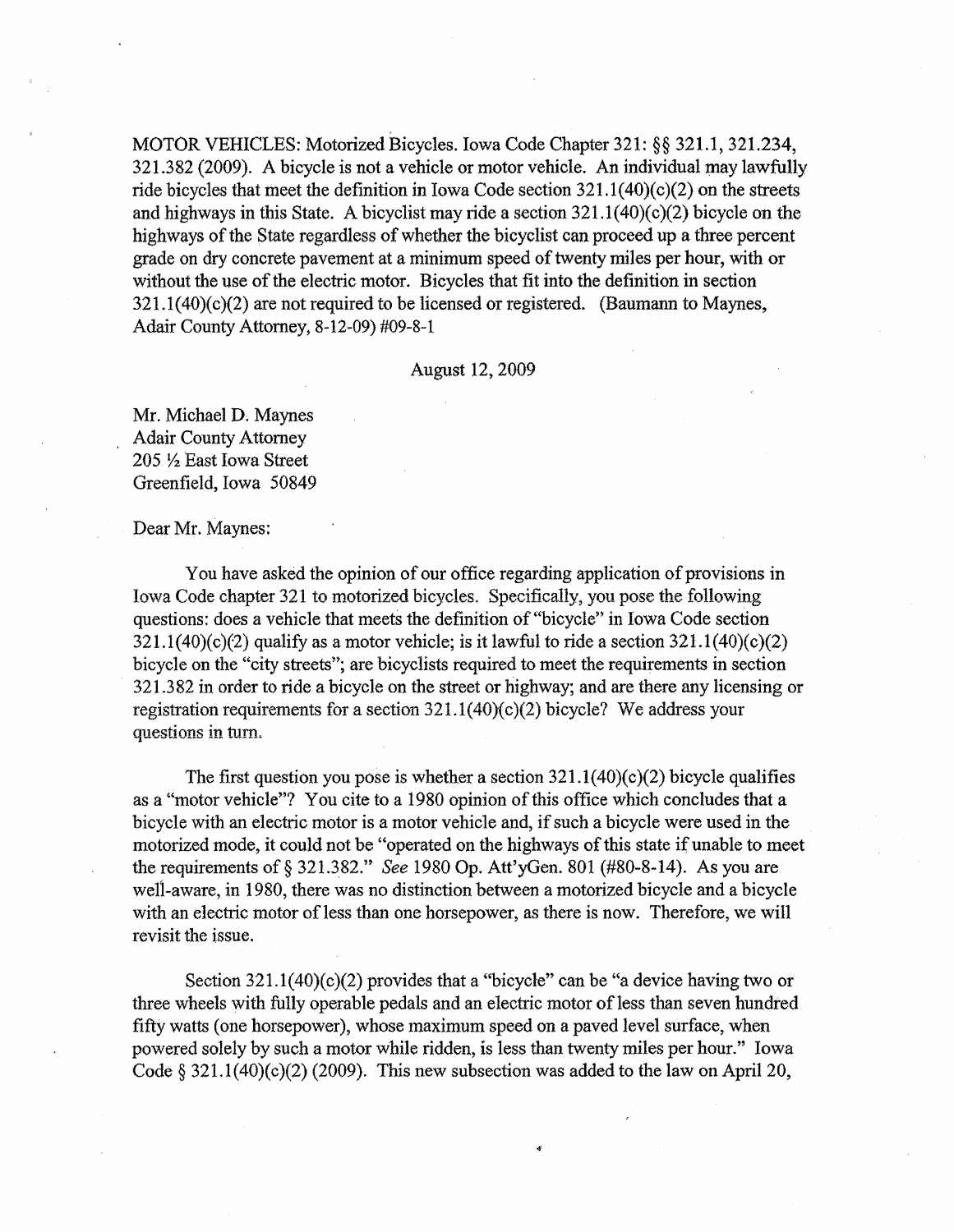2006, through House File 2525 ("HF 2525"). *See* 2006 Iowa Acts, 81st G.A., ch. 1068, §§ 6 & 41. Prior to Apri120, 2006, a bicycle was defined simply as "a device having two wheels and having at least one saddle or seat for the use of a rider which is propelled by human power." Iowa Code § 321.1(40)(c) (2005); *id,* § 321.1(40)(c)(1) (2009). Now, a bicycle includes devices that fit into either of these two alternative definitions.

To determine whether a bicycle with an electric motor of less than one horsepower is a motor vehicle, it is useful to compare the section  $321.1(40)(c)(2)$  definition of the term "bicycle" with the definitions of other conveyances in chapter 321. *See State v.*  Sluyter, 763 N.W.2d 575, 581 (Iowa 2009) ("[W]e 'construe statutes that relate to the same or a closely allied subject together as to produce a harmonious and consistent body of legislation.'" (quoting *State* v. *Casey's Gen. Stores, Inc.,* 587 N.W.2d 599, 601 (Iowa 1998»).

The plain language of the new subsection that defines "bicycle" provides that a bicycle is a "device." Iowa Code § 321.1(40)(c)(2) (2009). A traditional motorless bicycle is also a "device." *Id.* § 321.1(40)(c)(1). Another "device" that can be ridden and is defined in the motor vehicle laws is an "electric personal assistive mobility device." *ld.*  § 321.1(20B). Such a device is defined as "a self-balancing, nontandem two~wheeled device powered by an electric propulsion system that averages seven hundred fifty watts and is designed to transport one person with a maximum speed on a paved level surface of less than twenty miles per hour." *ld.* § 321.1(20B). In contrast, the statutory subsection defining "motorized bicycle" provides that "'motorized bicycle' means a motor vehicle . . . " *Id.* § 321.1(40)(b).<sup>1</sup> Motorcycles are also motor vehicles. *Id.* 

<sup>1</sup>In addition to adding the new definition of the word "bicycle," HF 2525 changed the definition of the term "motorized bicycle." *See* 2006 Iowa Acts, 81st G.A., ch. 1068, § 6. HF 2525 removed from the definition of"motorized bicycle" the requirement that a motorized bicycle include "an engine having a displacement no greater than fifty cubic centimeters." *Id.* A "motorized . bicycle" is now defined by statute as

> a motor vehicle having a saddle or a seat for the use of a rider, designed to travel on not more than three wheels in contact with the ground, and not capable of operating at a speed in excess of thirty miles per hour on level ground unassisted by human power.

Iowa Code § 321.1(40)(b) (2009). A "motorized bicycle" is also known as a "moped." *See* Iowa Driver's Manual 2008-2009, Iowa Departtnent of Transportation, 10~11, *available at*  http://www.iowadot.gov/mvd/ods/dlmanual/dlmanual.pdf(explaining that license "restriction 5" is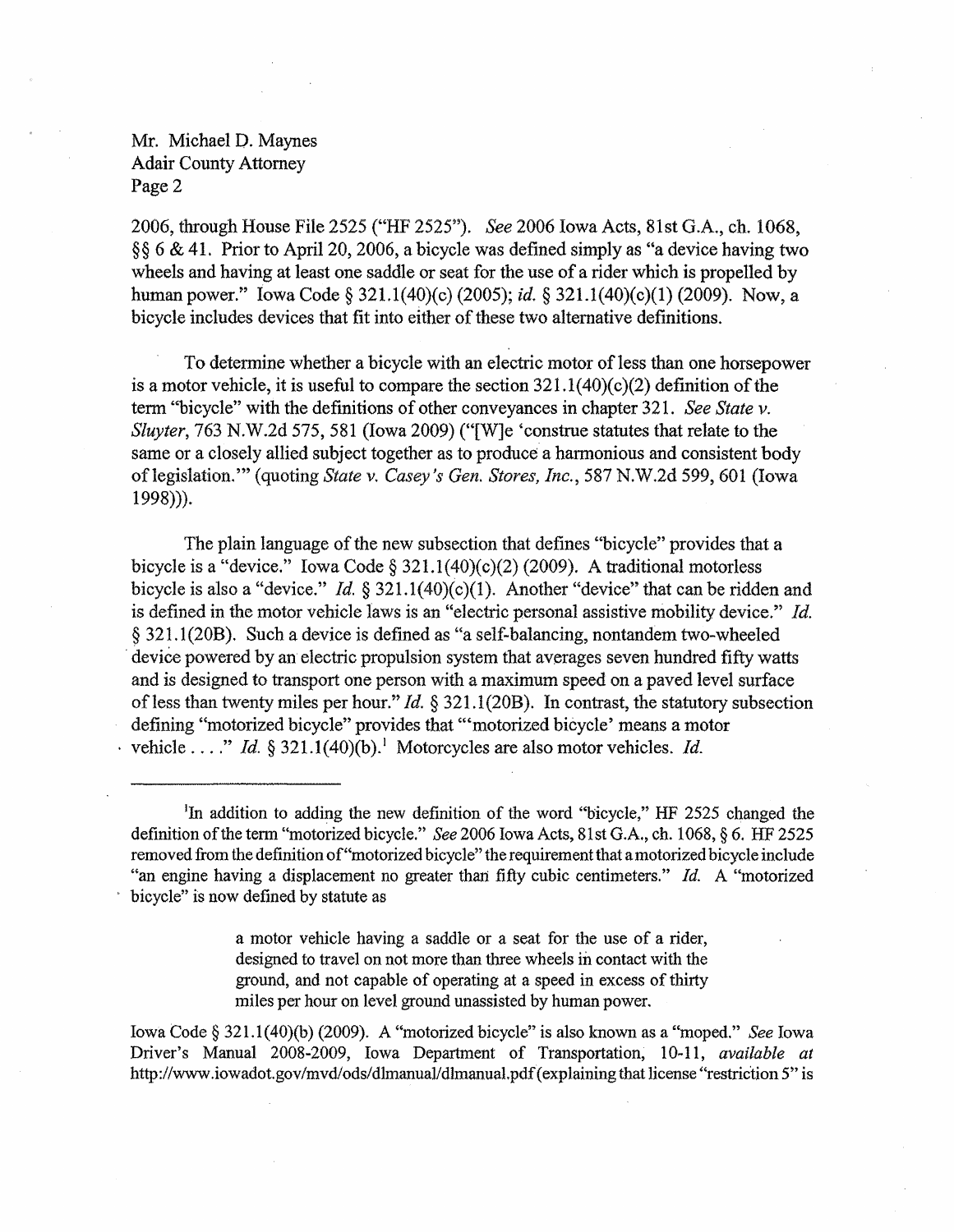§ 321.1(40)(a). A "motor vehicle" is simply defined as a "vehicle which is self-propelled and not operated upon rails." *Id.* § 321.1(42)(a). Finally, the definition of "vehicle" specifically excludes "any device moved by human power." *Id.* § 321.1(90)(a).

We must assume that the legislature chose its words carefully and intentionally used the word "device" in the new bicycle subsection rather than using the words "motor vehicle" or "vehicle." *See Schadendorf v. Snap-On Tools Corp.*, 757 N.W.2d 330, 337 (Iowa 2008) (explaining that to determine the meaning of a statute and intent of the legislature, the Iowa Supreme Court looks at the "words chosen by the legislature, not what it should or might have said" (citing *Auen v. Alcoholic Beverages Div.,* 679 N.W.2d 586, 590 (Iowa 2004))). Presumably, the legislature would not have added the new definition of "bicycle" to the Code if it had intended for such bicycles to be identical to "motorized bicycles." *See State v. Pub. Employment Relations Rd.,* 744 N.W.2d 357,361  $(10wa 2008)$  ("[W]e will not interpret a statute so as to render any part of it superfluous." (quoting *Am. Legion v. Cedar Rapids Bd. of Review*, 646 N.W.2d 433, 439 (Iowa 2002)); *see also* Iowa Code § 4.4(3) ("In enacting a statute, it is presumed that: ... (3) A just and reasonable result is intended."). Based on the plain language of section 321.1, we conclude that the legislature purposely used the word "device" in section  $321.1(40)(c)(2)$ to ensure that the newly defined bicycle is treated like traditional motorless bicycles and not like motorized bicycles, motorcycles, or other motor vehicles.

We believe the courts would decline to search for meaning beyond the express terms of the statute because the text of section  $321.1 (40)(c) (2)$  is plain and its meaning is clear. *State* v. *Schultz,* 604 N.W.2d 60, 62 (Iowa 1999). Because the legislature used the word "device" in section  $321.1(40)(c)(2)$ , we conclude that a bicycle is not a vehicle or motor vehicle. This interpretation corresponds with the dictionary definition of "device" which means "a piece of equipment or a mechanism designed to serve a special purpose or perfonn a special function." Merriam Webster's Collegiate Dictionary 317 (10th ed. 1995).

Next, we consider whether it is lawful to ride a section  $321.1(40)(c)(2)$  bicycle on the "city streets." "The tenns 'street' and 'highway' are defined in the Code as interchangeable terms ...." *Christenson v. Iowa Dist. Court for Polk County*, 557

a moped or motorized bicycle license); *id.* at 53 (explaining the laws pertaining to mopeds or motorized bicycles); *see also* Iowa Code § 322G.2(13) (excepting mopeds from the definition of "motor vehicle" in Iowa's lemon law); 761 IAC 634.4(2)(j) (providing that mopeds are not approved for use in driver education courses).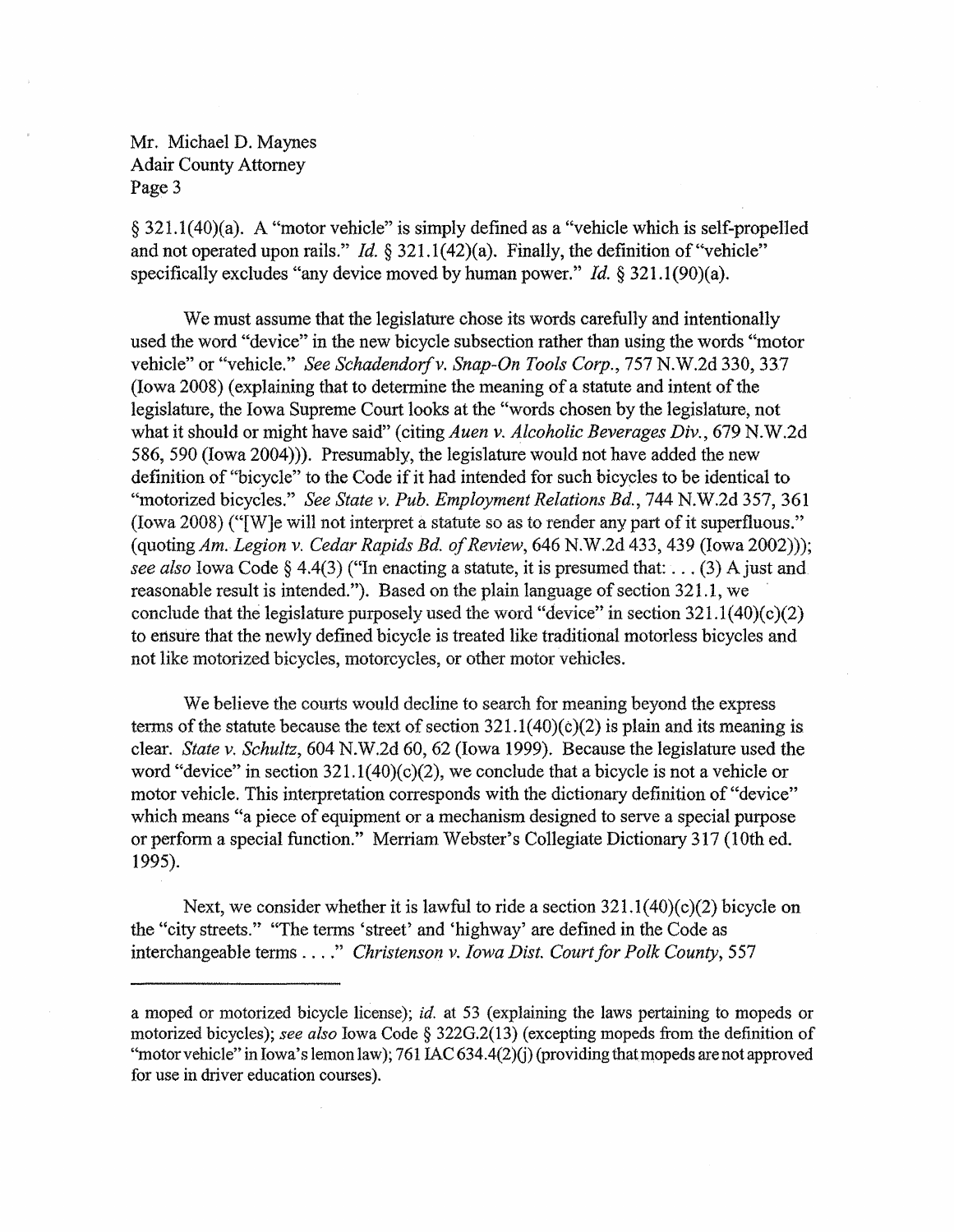N.W.2d 259,262 (Iowa 1996). *'''Street'* or *'highway'* means the entire width between property lines of every way or place of whatever nature when any part thereof is open to the use of the public, as a matter of right, for purposes of vehicular traffic." Iowa Code  $§$  321.1(78) (emphasis in original).<sup>2</sup>

The Code contemplates that individuals may ride bicycles on streets and highways, because it provides that, if a person is riding a bicycle on a highway, then the person is subject to the provisions of chapter 321 and "has all the rights and duties under [chapter 321] applicable to the driver of a vehicle, except those provisions of [chapter 321] which by their nature can have no application .... " *ld.* § 321.234(2). The Iowa Supreme Court has confirmed that it is lawful for a bicyclist to ride on the streets and highways of this State. *See Vasconez v. Mills,* 651 N.W.2d 48,51 & 52-53 (Iowa 2002) (citing section 321.234(2) and explaining that the defendant was not entitled to a comparative fault instruction because the plaintiff bicyclist was not engaging in illegal conduct where he was riding on a county highway alone in a westerly direction near sunset). Although the courts have not spoken to whether individuals may ride section  $321.1(40)(c)(2)$  bicycles on the streets and highways, we think the legislature intended such bicycles to be treated like traditional motorless bicycles that fit the definition in section 321.1(40)(c)(1). This is evidenced from the fact that the legislature simply added an alternative definition to the term "bicycle," rather than creating a new term or new subsection. Accordingly, we conclude that individuals may lawfully ride bicycles that meet the definition in Iowa Code section  $321.1(40)(c)(2)$  on the streets and highways in this State.

We turn to your third question which asks whether bicyclists are required to meet

As used in [chapter 306] or in any chapter of the Code relating to highways: ...

*"Road"* or *"street'"* means the entire width between property lines through private property or the designated width through public property of every way or place of whatever nature if any part of such way or place is open to the use of the public, as a matter of right, for purposes of vehicular traffic.

Iowa Code § 306.3(8) (emphasis in original).

<sup>&</sup>lt;sup>2</sup> The term "street" is also defined in another section of the Iowa Code, where it is treated interchangeably with the term "road":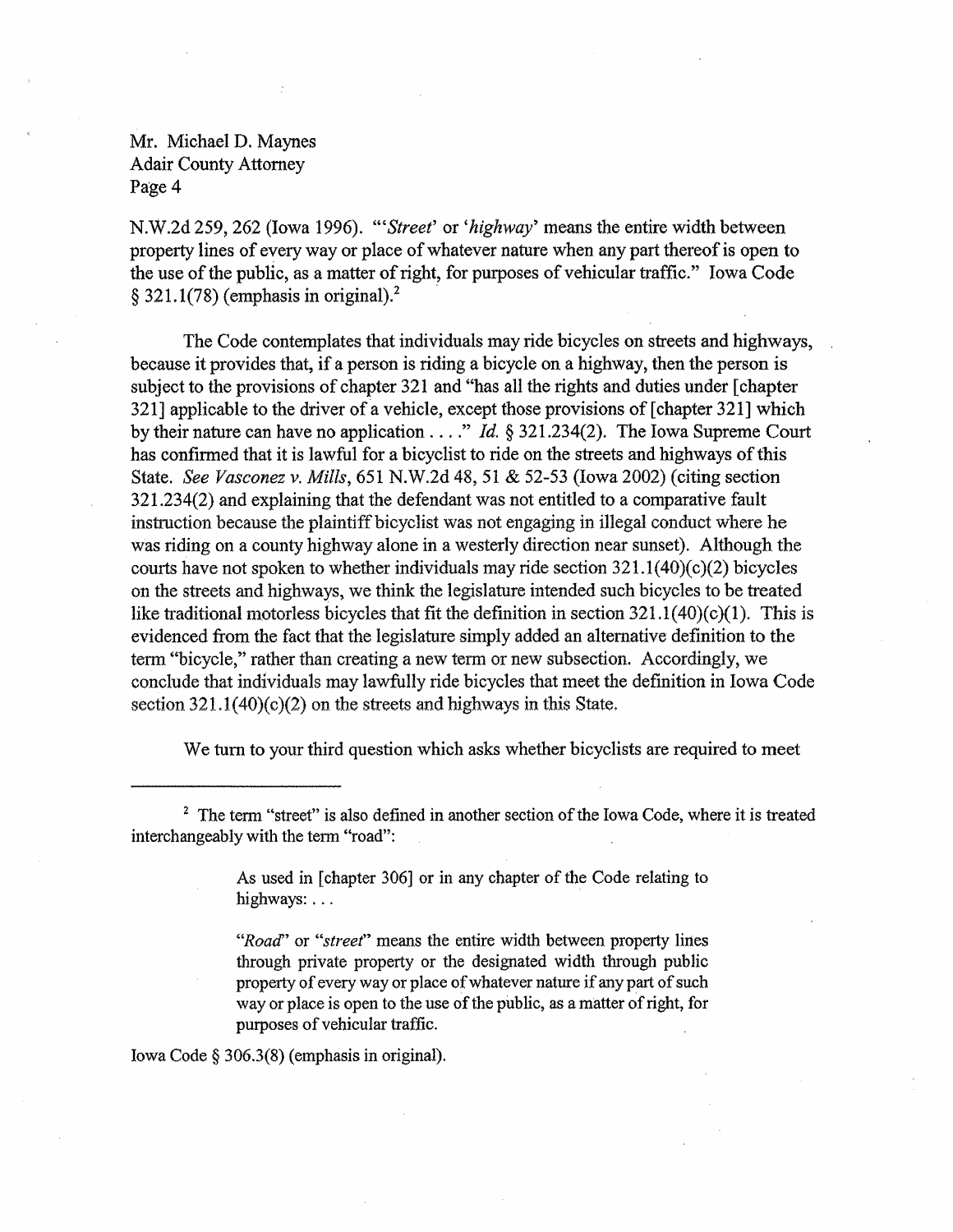the requirements in section 321.382 in order to ride a bicycle on the street or highway? Iowa Code section 321.382 is a motor vehicle law that provides:

> A motor vehicle or combination of vehicles, which cannot ' proceed up a three percent grade, on dry concrete pavement, at a minimum speed of twenty miles per hour, shall not be operated upon the highways of this state.

Iowa Code § 321.382. As stated previously herein, bicyclists must obey the motor vehicle laws when riding a bicycle on a highway except for those motor vehicle laws "which by their nature can have no application [to bicyclists]." *ld.* § 321.234(2).

We conclude that the legislature purposely named only "motor vehicles" and "combination[s] of vehicles" in section 321.382 with the intent to exclude bicycles from its requirements. *See Kucera v. Baldazo,* 745 N.W.2d 481, 487 (Iowa 2008) (explaining that the Iowa Supreme Court is guided by the rule of "expressio unius est exclusio alterious," which "recognizes that legislative intent is expressed by omission as well as inclusion, and the express mention of one thing implies the exclusion of others not so mentioned'?). In another statute pertaining to minimum highway speeds, the legislature used the word "conveyance" in addition to the words "vehicle" and "implement" in order to encompass all types of slow-moving devices. *See* Iowa Code § 321.285(e). That section prohibits "[a]ny kind of vehicle, implement, or conveyance incapable of attaining and maintaining a speed of forty miles per hour" from "using the *interstate* road system." *ld.* (emphasis added). It is apparent that the legislature knows how to include bicycles in prohibitions regarding minimum speeds on the highways and would have done so in section 321.382 if it had intended to require bicyclists to meet the requirements of the statute,' *See Casey's Gen. Stores,* 587 N.W.2d 602-03 (declining to interpret a criminal statute to impose vicarious liability where the legislature had not expressed its intent to do so and where the legislature had expressly imposed vicarious liability for civil violations of the same statute). If the legislature had intended to require bicyclists to meet the requirements of section 321.382 in order to ride on the streets and highways, we think it would have included broader language in the statute.

We conclude, therefore, that a bicyclist may ride a section  $321.1(40)(c)(2)$  bicycle on the highways of the State regardless of whether the bicyclist can proceed up a three percent grade on dry concrete pavement at a minimum speed of twenty miles per hour, with or without the use of the electric motor. To say it differently, a bicyclist need not comply with section 321.382 in order to ride a bicycle on the street or highway. By its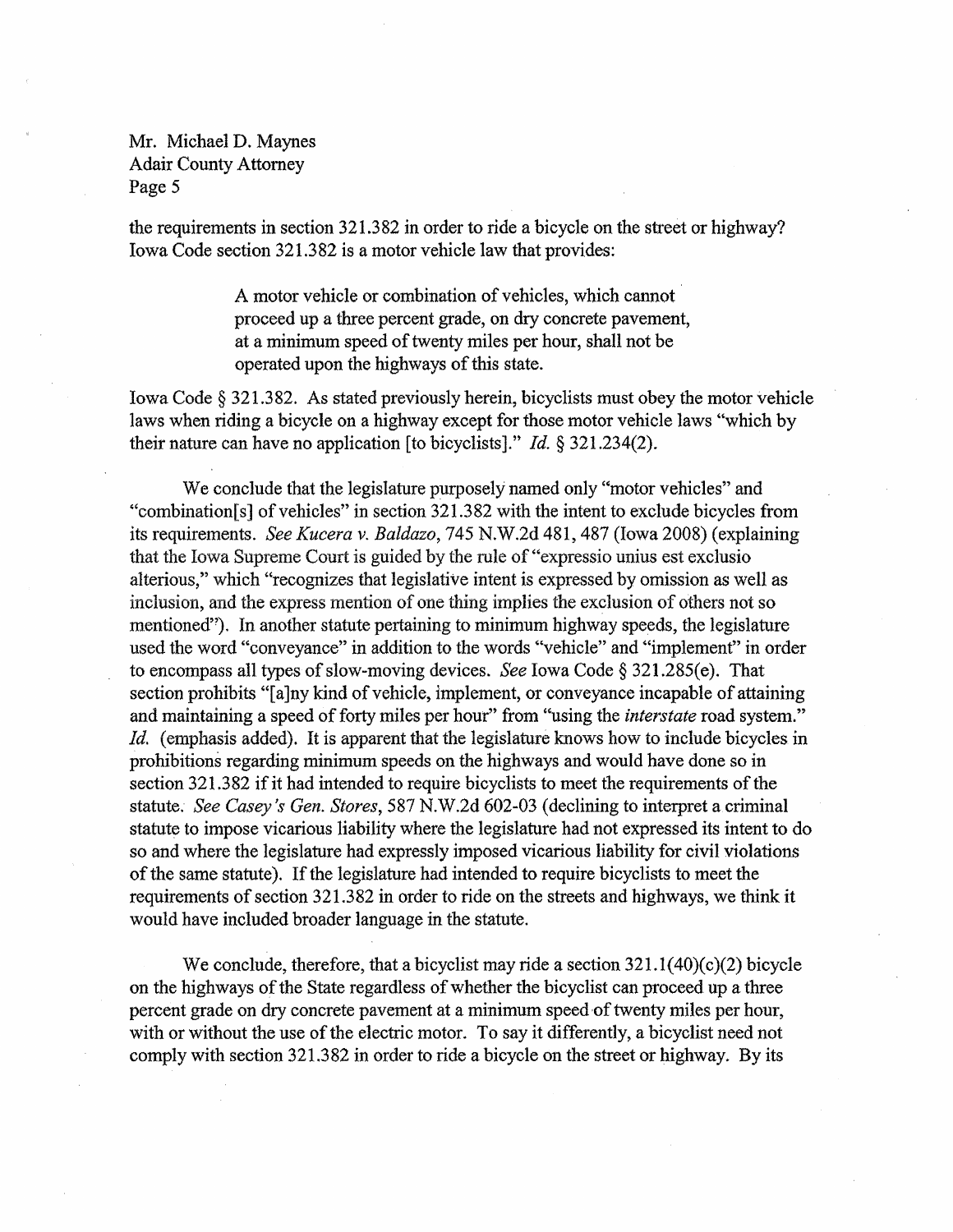nature, section 321.382 is one of the provisions of chapter 321 that has no application to bicycles.

Finally, you ask whether there are any licensing or registration requirements for a section  $321.1(40)(c)(2)$  bicycle? To answer your question regarding the licensing and registration requirements for bicycles with an electric motor of less than one horsepower, it is, again, useful to compare "bicycles" to "motorized bicycles" and "electric personal assistive mobility devices."

There are special licensing requirements for motorized bicycles. *See* Iowa Code § 321.189(7) (providing detailed rules for obtaining a motorized bicycle license). An individual may have to pass a driving test or complete a motorized bicycle education class in order to obtain such a license. *See* 761 lAC 604.31(1)"e"; 761 lAC 604.31(2)"a"; *see also* 761 lAC 602.24 (providing that a "motorized bicycle license is a restricted, noncommercial Class C license"); 761 lAC 636 (providing rules for "motorized bicycle rider education"). "Motorized bicycles" must also be registered and have a "manufacturer's certificate of origin" affixed to them. *See* 761 lAC 400.58(2) (providing that registration plates be issued for "motorized bicycles"); 761 lAC 400.1 (requiring a "manufacturer's certificate of origin;'); *see also* 49 C.F.R. § 567.4 (requiring manufacturers of motor vehicles to provide a certification label); Iowa Code  $\S 321.30(1)(g)$  (stating that the Iowa Department of Transportation or the county treasurer may refuse registration and issuance of a certificate of title if a new vehicle does not have a "manufacturer's or importer's certificate"). Among other requirements, the manufacturer's certificate of origin must contain a vehicle identification number or "VIN" and it must "specify the maximum speed" of the motorized bicycle. 761 IAC *400.1; see also* Iowa Code § 321.1(91) (defining "vehicle identification number").

The Code specifically provides that there are no such requirements for electric personal assistive mobility devices. Iowa Code section 321.235A explicitly states that a person who is at least sixteen years of age may operate such a device on sidewalks and bikeways without having a driver's license or pennit, without providing proof of financial responsibility, and without registering or licensing the device. Iowa Code § 321.235A(1). The statute does not mention an educational requirement.

By contrast to the laws governing motorized bicycles and electric personal assistive mobility devices, the Code and rules are virtually silent regarding the licensing and registration requirements for bicyclists. There are a few administrative rules regarding registration of bicycles, but they pertain only to bicycles used at the University